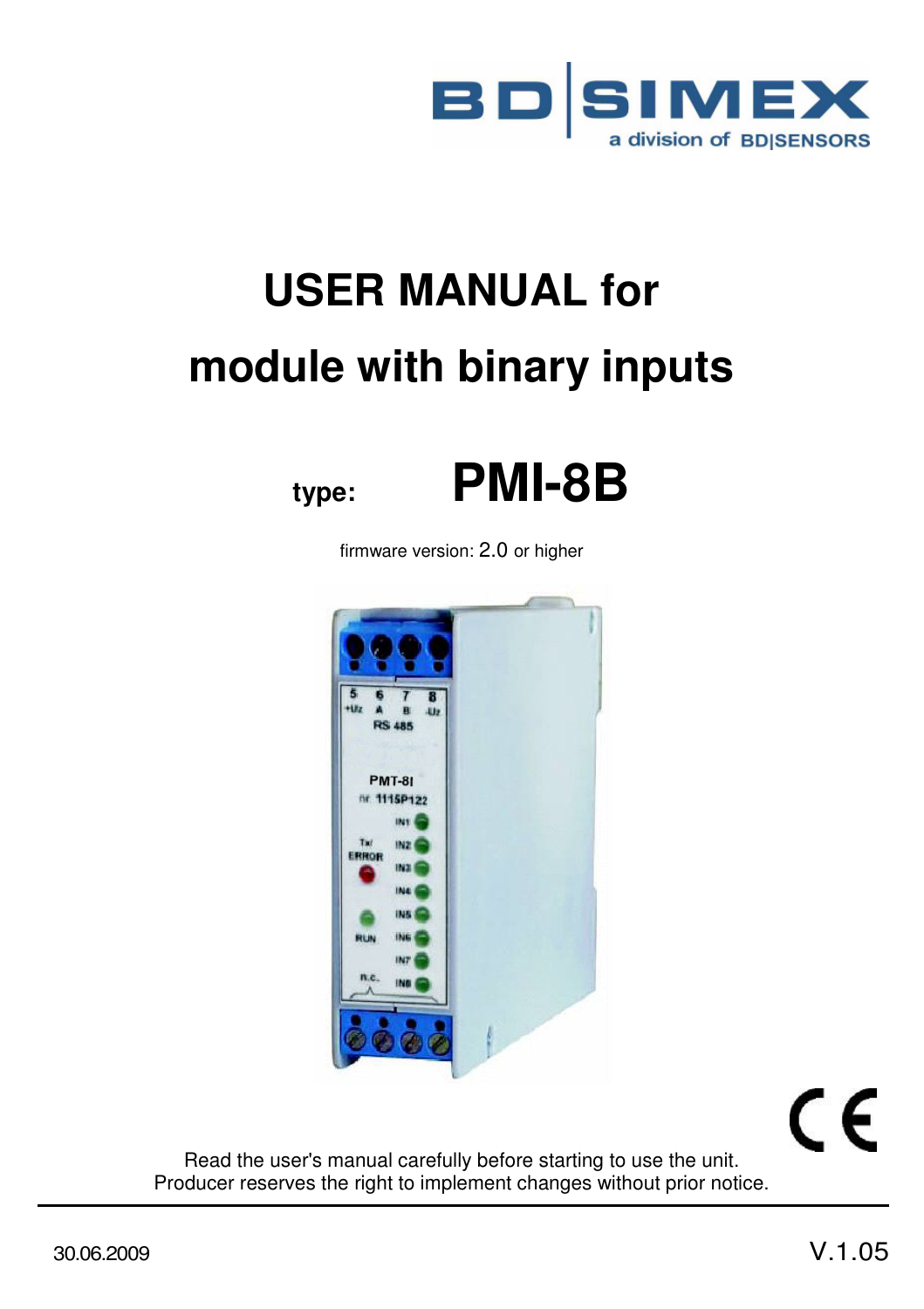## *CONTENTS*

| 6.3. EXAMPLES OF OUERY/ANSWER FRAMES |  |
|--------------------------------------|--|

#### *Explanation of symbols used in the manual:*



*- This symbol denotes especially important guidelines concerning the installation and operation of the device. Not complying with the guidelines denoted by this symbol may cause an accident, damage or equipment destruction.*

#### **IF THE DEVICE IS NOT USED ACCORDING TO THE MANUAL THE USER IS** *RESPONSIBLE FOR POSSIBLE DAMAGES.*



*- This symbol denotes especially important characteristics of the unit. Read any information regarding this symbol carefully* 

# *1. BASIC REQUIREMENTS AND USER SAFETY*

- **The manufacturer is not responsible for any damages caused by inappropriate installation, not maintaining the proper technical condition and using the unit against its destination.** 

- Installation should be conducted by qualified personnel. During installation all available safety requirements should be considered. The fitter is responsible for executing the installation according to this manual, local safety and EMC regulations.

- The unit must be properly set-up, according to the application. Incorrect configuration can cause defective operation, which can lead to unit damage or an accident.

#### - **If in the case of a defect of unit operation there is a risk of a serious threat to the safety of people or property additional, independent systems and solutions to prevent such a threat must be used.**

- Neighbouring and mating equipment must meet the requirements of appropriate standards and regulations concerning safety and be equipped with adequate antiovervoltage and anti-interference filters.

- **Do not attempt to disassemble, repair or modify the unit yourself. The unit has no user serviceable parts. Units, in which a defect was stated must be disconnected and submitted for repairs at an authorized service centre.**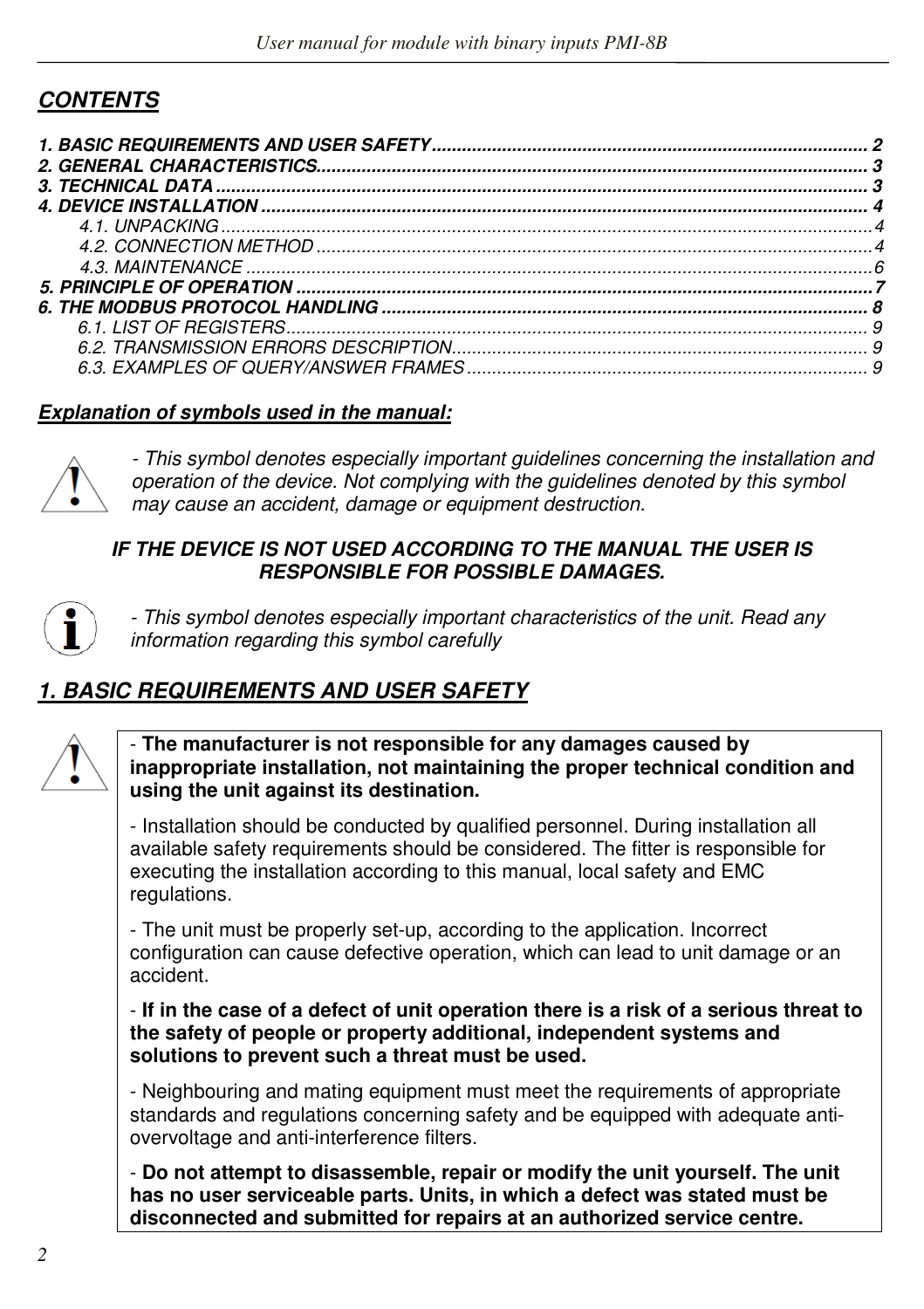

**The unit is designed for operation in an industrial environment and must not be used in a household environment or similar.** 

## *2. GENERAL CHARACTERISTICS*

Module type **PMI-8B** allows monitoring of 8 binary inputs. Standard transmission functions of Modbus protocol make the device registers (address, state of inputs, device ID) accessible via RS-485 interface.

# *3. TECHNICAL DATA*

| Power supply voltage                                                 | 16 <u>24</u> 30 V <sub>DC</sub>                                                                          |
|----------------------------------------------------------------------|----------------------------------------------------------------------------------------------------------|
| External fuse (required)                                             | T - type, max. 1 A                                                                                       |
| Current consumption                                                  | 20 mA typically                                                                                          |
| Number of independent inputs                                         | 8                                                                                                        |
| Input levels<br>low state:<br>high state:                            | 0 V<br>24 V                                                                                              |
| Galvanic isolation                                                   | All inputs are galvanically isolated from module supply<br>and RS-485 interface                          |
| Communication interface                                              | RS-485, 8N1 / Modbus RTU                                                                                 |
| Baud rate                                                            | $1200 \div 115200$ bit/sec                                                                               |
| Number of modules in 1 network                                       | maximum 128                                                                                              |
| Data memory                                                          | non-volatile memory, EEPROM type                                                                         |
| Protection level                                                     | IP 20 (housing and connection clips)                                                                     |
| Housing type<br>Housing dimensions $(L \times W \times D)$           | DIN rail mounted (35 mm rail)<br>101 x 22.5 x 80 mm                                                      |
| Operating temperature<br>Storage temperature<br>Humidity<br>Altitude | 0 °C to +50 °C<br>$-10$ °C to $+70$ °C<br>5 to 90 % no condensation<br>up to 2000 meters above sea level |
| Screws tightening max. torque                                        | $0.5$ Nm                                                                                                 |
| Max. connection leads diameter                                       | 2.5 mm <sup>2</sup>                                                                                      |
| <b>EMC</b>                                                           | according to: PN-EN 61326-1                                                                              |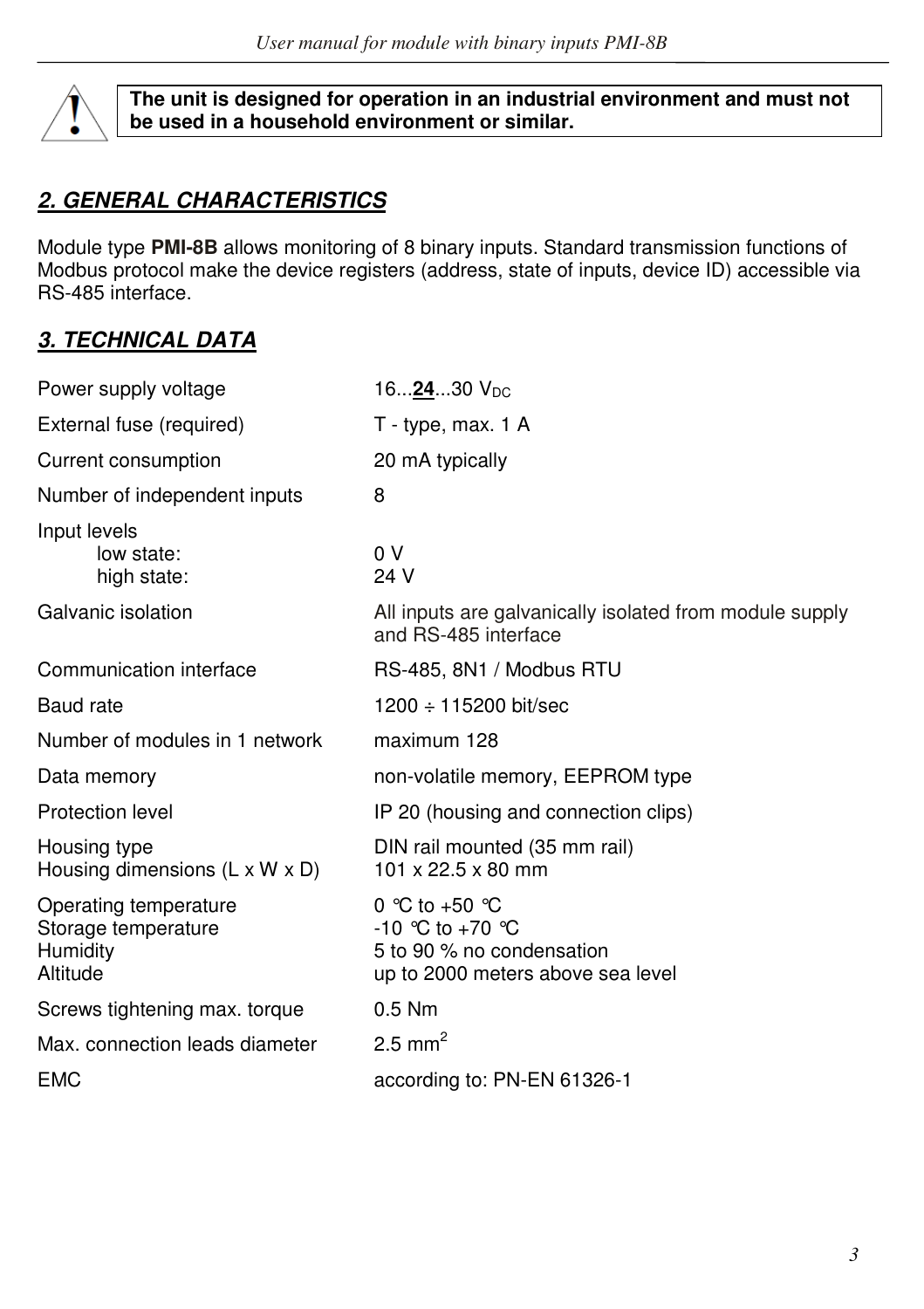

**This is a class A unit. In housing or a similar area it can cause radio frequency interference. In such cases the user can be requested to use appropriate preventive measures.** 

# *4. DEVICE INSTALLATION*

The unit has been designed and manufactured in a way assuring a high level of user safety and resistance to interference occurring in a typical industrial environment. In order to take full advantage of these characteristics installation of the unit must be conducted correctly and according to the local regulations.



- Read the basic safety requirements on page 2 prior to starting the installation.

- Ensure that the power supply network voltage corresponds to the nominal voltage stated on the unit's identification label.

- The load must correspond to the requirements listed in the technical data.
- All installation works must be conducted with a disconnected power supply.

## *4.1. UNPACKING*

After removing the unit from the protective packaging, check for transportation damage. Any transportation damage must be immediately reported to the carrier. Also, write down the unit serial number on the housing and report the damage to the manufacturer.

Attached with the unit please find:

- user's manual
- warranty

# *4.2. CONNECTION METHOD*

## *Caution*



- Installation should be conducted by qualified personnel. During installation all available safety requirements should be considered. The fitter is responsible for executing the installation according to this manual, local safety and EMC regulations.

- Wiring must meet appropriate standards and local regulations and laws.

- In order to secure against accidental short circuit the connection cables must be terminated with appropriate insulated cable tips.

- Tighten the clamping screws. The recommended tightening torque is 0.5 Nm. Loose screws can cause fire or defective operation. Over tightening can lead to damaging the connections inside the units and breaking the thread.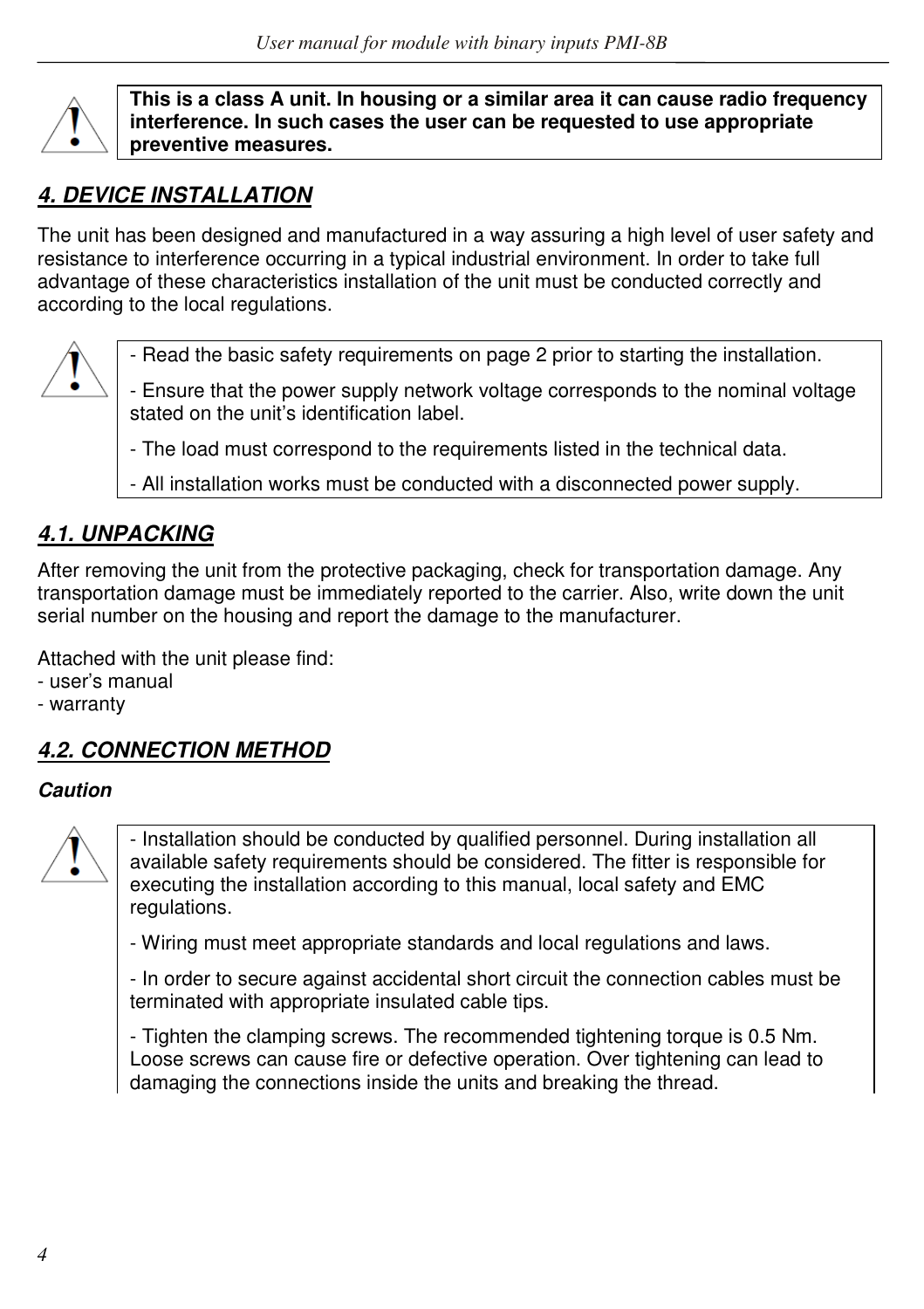

- In the case of the unit being fitted with separable clamps they should be inserted into appropriate connectors in the unit, even if they are not used for any connections.

**- Unused clamps (marked as n.c.) must not be used for connecting any connecting cables (e.g. as bridges), because this can cause damage to the equipment or electric shock.**

**Due to possible significant interference in industrial installations appropriate measures assuring correct operation of the unit must be applied. To avoid the unit of improper indications keep recommendations listed below.** 

- Avoid common (parallel) leading of signal cables and transmission cables together with power supply cables and cables controlling induction loads (e.g. contactors). Such cables should cross at a right angle.
- Contactor coils and induction loads should be equipped with anti-interference protection systems, e.g. RC-type.
- Use of screened signal cables is recommended. Signal cable screens should be connected to the earthing only at one of the ends of the screened cable.
- In the case of magnetically induced interference the use of twisted couples of signal cables (so-called "spirals") is recommended. The spiral (best if shielded) must be used with RS-485 serial transmission connections.
- In the case of interference from the power supply side the use of appropriate antiinterference filters is recommended. Bear in mind that the connection between the filter and the unit should be as short as possible and the metal housing of the filter must be connected to the earthing with largest possible surface. The cables connected to the filter output must not run in parallel with cables with interference (e.g. circuits controlling relays or contactors).

External powers supply must be connected to the module  $(+Uz, -Uz,$  typically 24  $V_{DC}$ ) and two wires RS-485 (A+, B-) communication interface. Inputs are placed on bottom side of the module (see: Figure 4.2).



*Figure 4.1. Method of cable insulation replacing and cable terminals*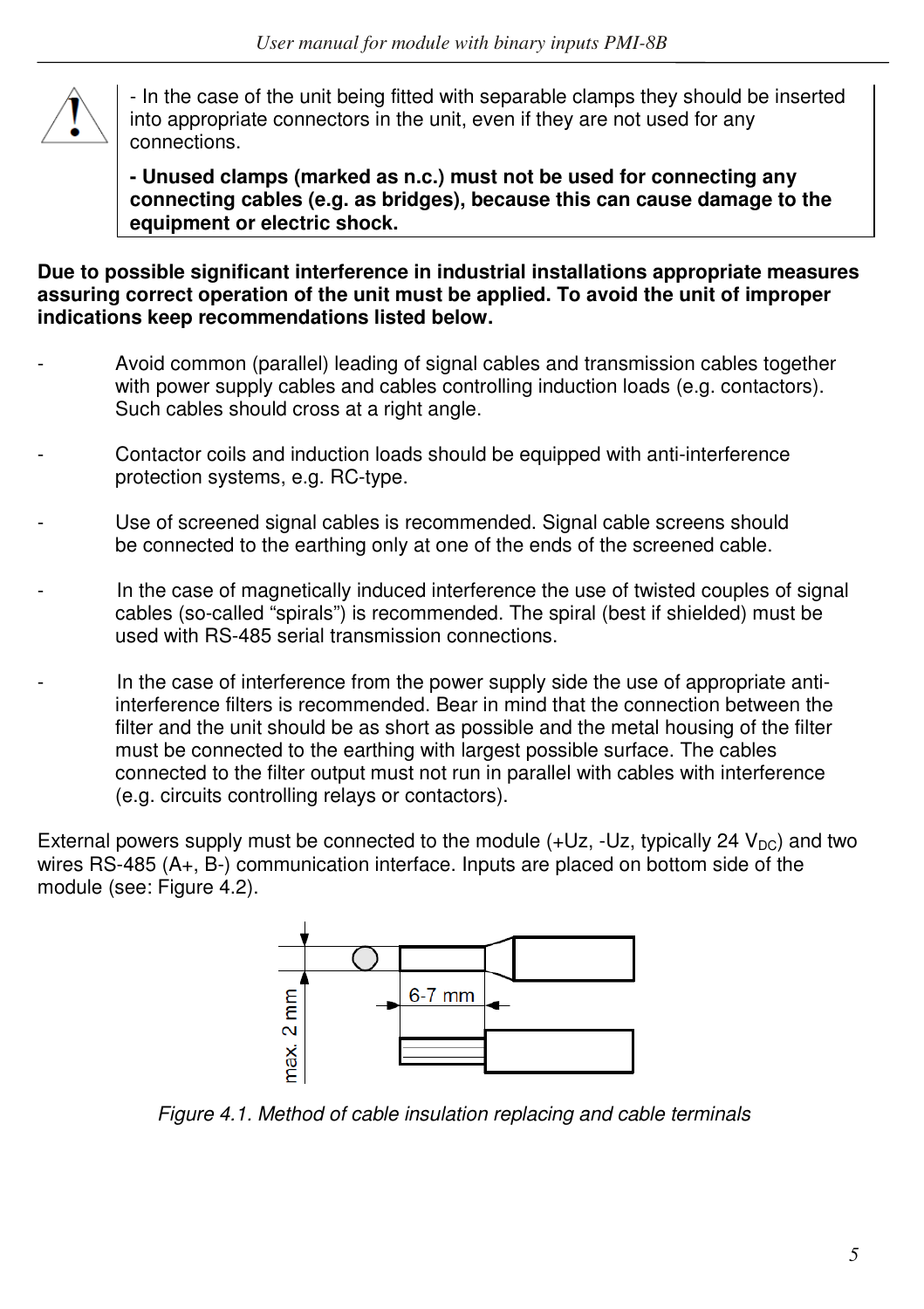

*Figure 4.2. Terminals description*

- **● When use of SMPS it is strongly recommended to connect PE wire.**
- **● All connections must be made while power supply is disconnected!**

## *4.3. MAINTENANCE*

The unit does not have any internal replaceable or adjustable components available to the user. Pay attention to the ambient temperature in the room where the unit is operating. Excessively high temperatures cause faster ageing of the internal components and shorten the fault-free time of unit operation.

In cases where the unit gets dirty do not clean with solvents. For cleaning use warm water with small amount of detergent or in the case of more significant contamination ethyl or isopropyl alcohol.



Using any other agents can cause permanent damage to the housing.



Product marked with this symbol should not be placed in municipal waste. Please check local regulations for disposal and electronic products.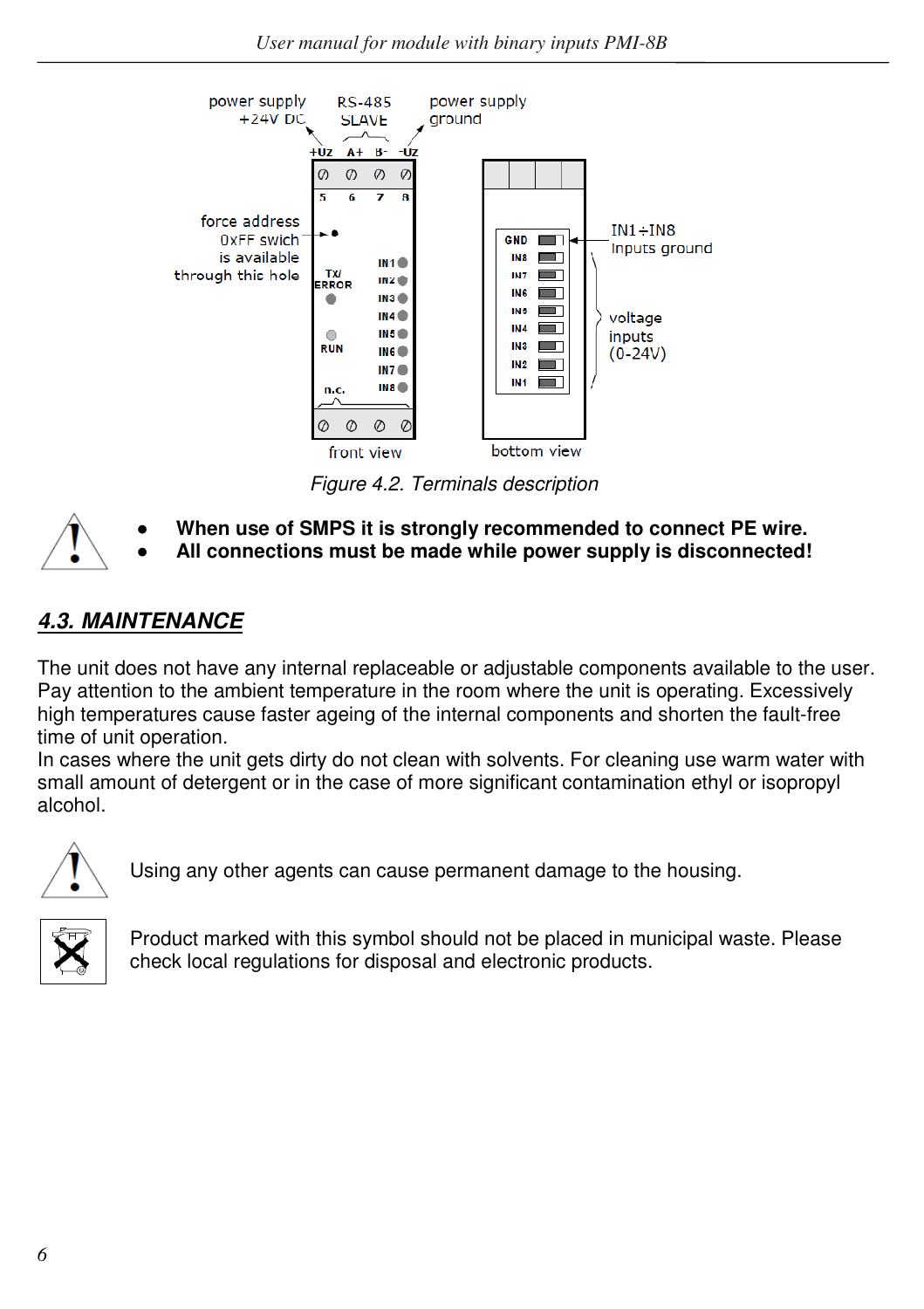# *5. PRINCIPLE OF OPERATION*

After power on device signalizes its operation by continuous flashing of green LED marked (RUN). Short flash of red LED (Tx/MASTER) means that some data is being transmitted via RS-485 interface.

Green LEDs marked IN1 - IN8 signalize active state on particular binary inputs (logic HIGH state). When particular input is in active state then corresponding register value is 01h, otherwise its value is 00h. Register 09h contains information of all inputs compacted into single byte, where particular bits are related to particular inputs (see *THE MODBUS PROTOCOL HANDLING*).



*Figure 5.1. The traces of signals: a) without contacts oscillations, b) with contacts oscillations*

Actualisation of registers state occurs only if input signal have fulfil some time restrictions (see Figure 5.1). These restrictions depend on settings of internal digital filter implemented in firmware. Filter allows to eliminate signal oscillations corresponding to contacts bouncing (of mechanical sensors). Filter is factory switched off. To ensure proper working (it means that module do not omit any pulse) while filter is on duration of LOW  $(t_0)$  and HIGH  $(t_1)$  states must be not shorter than *F*×50 μs, where F means filter setting. While filter is "off" then t<sub>0</sub> and t<sub>1</sub> must be not shorter than 125 ms. See the table below (Tab. 5.1) to check proper periods for all frequencies.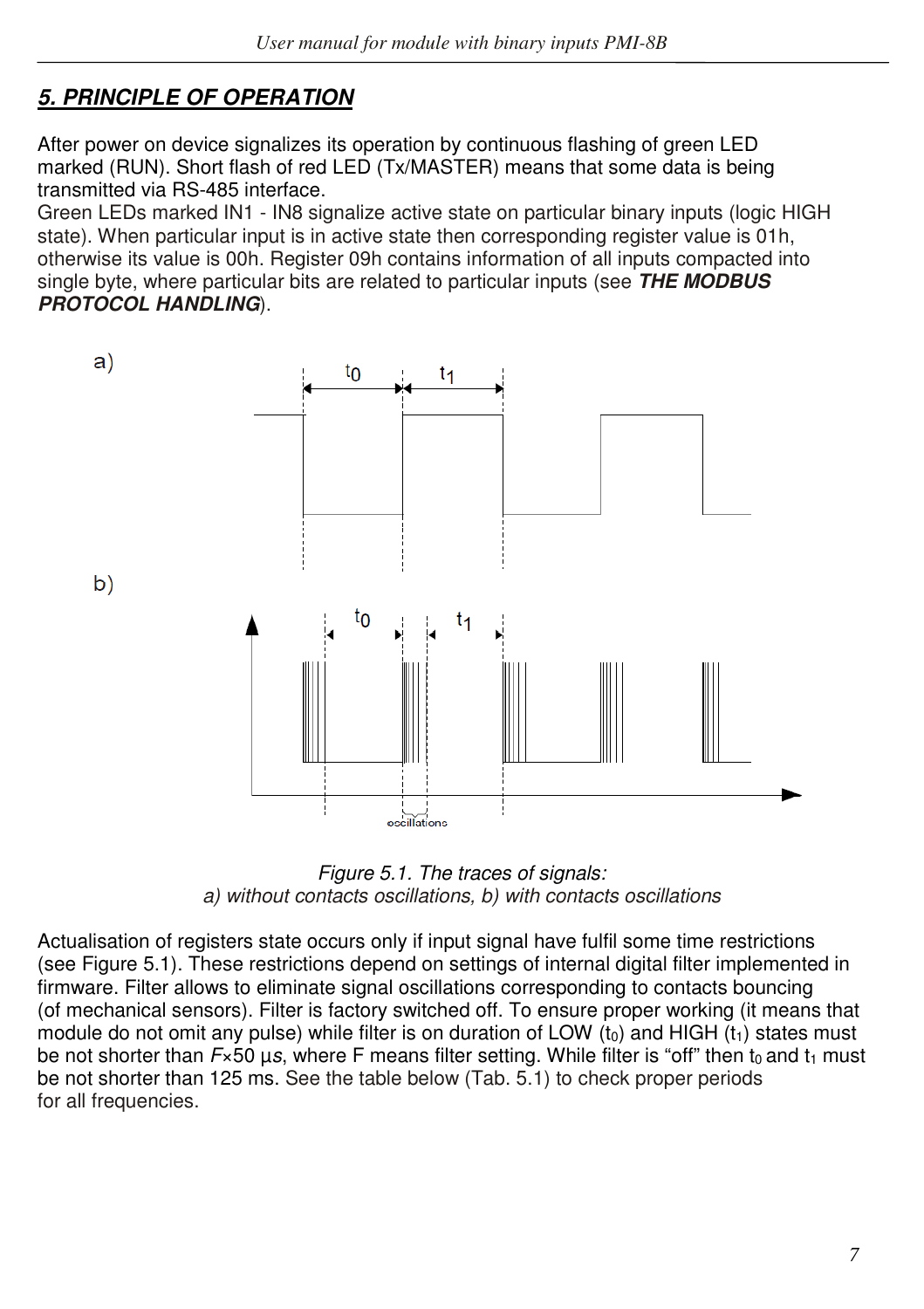| filter setting (F) | $t_0, t_1$     | Input signal<br>frequency | Input type       |
|--------------------|----------------|---------------------------|------------------|
| 0                  | $125 \,\mu s$  | 4 kHz                     | electronic input |
|                    | $50.0 \,\mu s$ | $10$ Hz                   |                  |
| .                  | $\cdots$       | .                         | electronic       |
| 255                | 12.75 ms       | 40 Hz                     | or contact input |

| Tab. 5.1. Time periods $t_0$ , $t_1$ depend on filtered frequency |  |  |  |  |  |  |  |  |  |  |  |
|-------------------------------------------------------------------|--|--|--|--|--|--|--|--|--|--|--|
|-------------------------------------------------------------------|--|--|--|--|--|--|--|--|--|--|--|

## **Forcing of 0xFF address**

New devices has set to Modbus addresses 0xFE. To enhance system installation process special operation mode has been developed. It allows to force address 0xFF in single module using internal momentary switch mounted on module mainboard (Figure 4.2).

To change address of the device to FFh, wait for a moment after power up until green LED (RUN) starts flashes. Next press and hold push-button about 4 seconds until green LED will lights permanently, then release push-button.

The device changes its MODBUS address to FFh and waits for a new address (readdressing). Green LED (RUN) stay permanently on until readdressing via RS-485, or power off. While module is in this state it is possible to control its inputs, and communication is possible using temporal address FFh.

At this moment MASTER controller should find new device and readdress it (to address other than 0xFF and 0xFE). After remote readdressing green LED indicator starts to flashes again.

**Simultaneously with change of device address, baud rate is changed to 9600 bit/sec.**  Required transmission speed (1200 bit/sec. to 115200 bit/sec.) can be set by write to register 22h.

After change of transmission speed the device sends the answer with new baud rate. While installation of the new network it is recommended to readdress all devices using baud rate 9600 bit/sec, and next change speed of all devices simultaneously, using BROADCAST query (with address 00h).

# *6. THE MODBUS PROTOCOL HANDLING*

Transmission parameters: 1 start bit, 8 data bits, 1 stop bit, no parity control Baud rate: selectable from: 1200 to 115200 bits/sec Transmission protocol: MODBUS RTU compatible

The device parameters and display value are available via RS-485 interface, as HOLDING-type registers (numeric values are given in U2 code) of Modbus RTU protocol. The registers (or groups of the registers) can be read by 03h function, and wrote by 06h (single registers) or 10h (group of the registers) accordingly to Modbus RTU specification. Maximum group size for 03h and 10h functions cannot exceeds 16 registers (for single frame).



The device interprets the broadcast messages, but then do not sends the answers.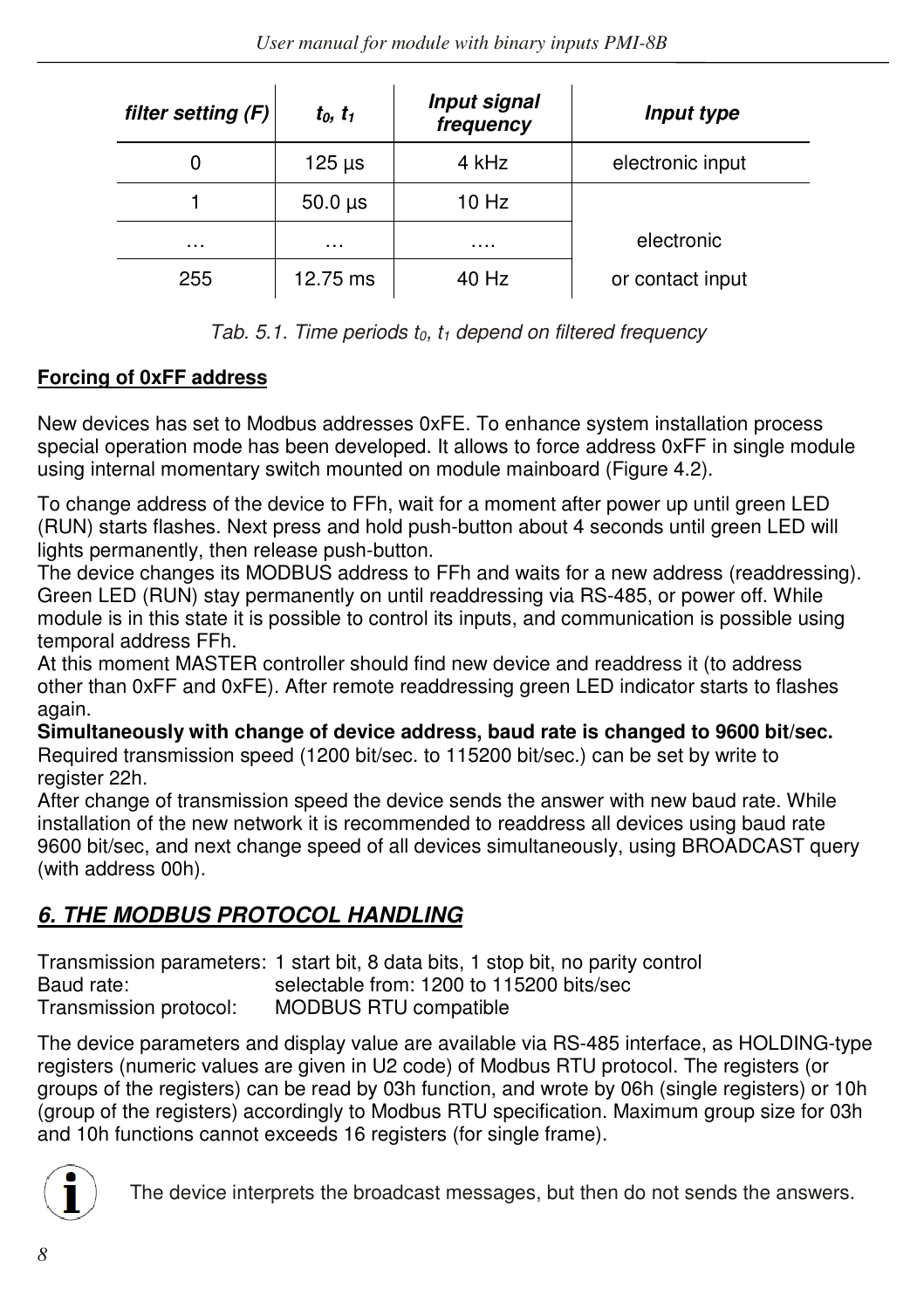# *6.1. LIST OF REGISTERS*

| Register         | Write | Range                     | <b>Register description</b>                                                                                                                                    |
|------------------|-------|---------------------------|----------------------------------------------------------------------------------------------------------------------------------------------------------------|
| $01h - 08h$      | No.   | 0 or 1                    | States of particular binary inputs (addresses of registers<br>correspond to particular inputs),<br>read values: $1 - HIGH$ state (24 V), $0 - LOW$ state (0 V) |
| 09h              | No.   | $0 \div 00$ FFh           | State of all inputs read as single register, particular bits are<br>related to particular inputs:<br>Bit 0 corresponds with input 1, bit 1 - to input 2 etc.   |
| 20h <sup>1</sup> | Yes   | $1 ÷$ FFh                 | Device address. New devices has default address = FEh                                                                                                          |
| 21h              | No.   | 008Bh                     | Device identification code (ID)                                                                                                                                |
| $22h^2$          | Yes   | $0 \div 7$                | Baud rate [bit/sec]: 0 - 1200; 1 - 2400; 2 - 4800; 3 - 9600;<br>4 - 19200; 5 - 38400; 6 - 57600; 7 - 115200                                                    |
| 23h              | Yes   | $0 \div 255$              | Denouncing Filter state: 0 - disabled; 1 - filter setting F<br>Input frequency equals: $1 / (F \times 100 \text{ us})$                                         |
| FFF3h            | No    | $0000 \div \text{FFFF}$ h | Firmware version (hexadecimal):<br>e.g.: value 0123h means version 1.23                                                                                        |

1 - after writing to register no 20h the device responds with an "old" address in the message.

2 - after writing to register no 22h the device responds with the new baud rate.



If register 20h is being written it is possible to use BROADCAST frame (with address 00). This operation causes changing of addresses of all modules connected to the RS-485 network. Modules receive and interprets BROADCAST frames, but do not transmit answers.

## *6.2. TRANSMISSION ERRORS DESCRIPTION*

If an error occurs while write or read of single register, then the device sends an error code according to Modbus RTU specifications.

Error codes:

**01h** - illegal function (only functions 03h and 06h are available)

**02h** - illegal register address

**03h** - illegal data value

## *6.3. EXAMPLES OF QUERY/ANSWER FRAMES*

Examples apply for device with address 1. All values are represent hexadecimal.

| <b>Field description:</b> |                                                                            |
|---------------------------|----------------------------------------------------------------------------|
| <b>ADDR</b>               | Device address on modbus network                                           |
| <b>FUNC</b>               | Function code                                                              |
| <b>REGH.L</b>             | Starting address (address of first register to read/write, Hi and Lo byte) |
| <b>COUNT H.L</b>          | No. of registers to read/write (Hi and Lo byte)                            |
| <b>BYTE C</b>             | Data byte count in answer frame                                            |
| DATA H.L                  | Data byte (Hi and Lo byte)                                                 |
| CRC L.H                   | CRC error check (Hi and Lo byte)                                           |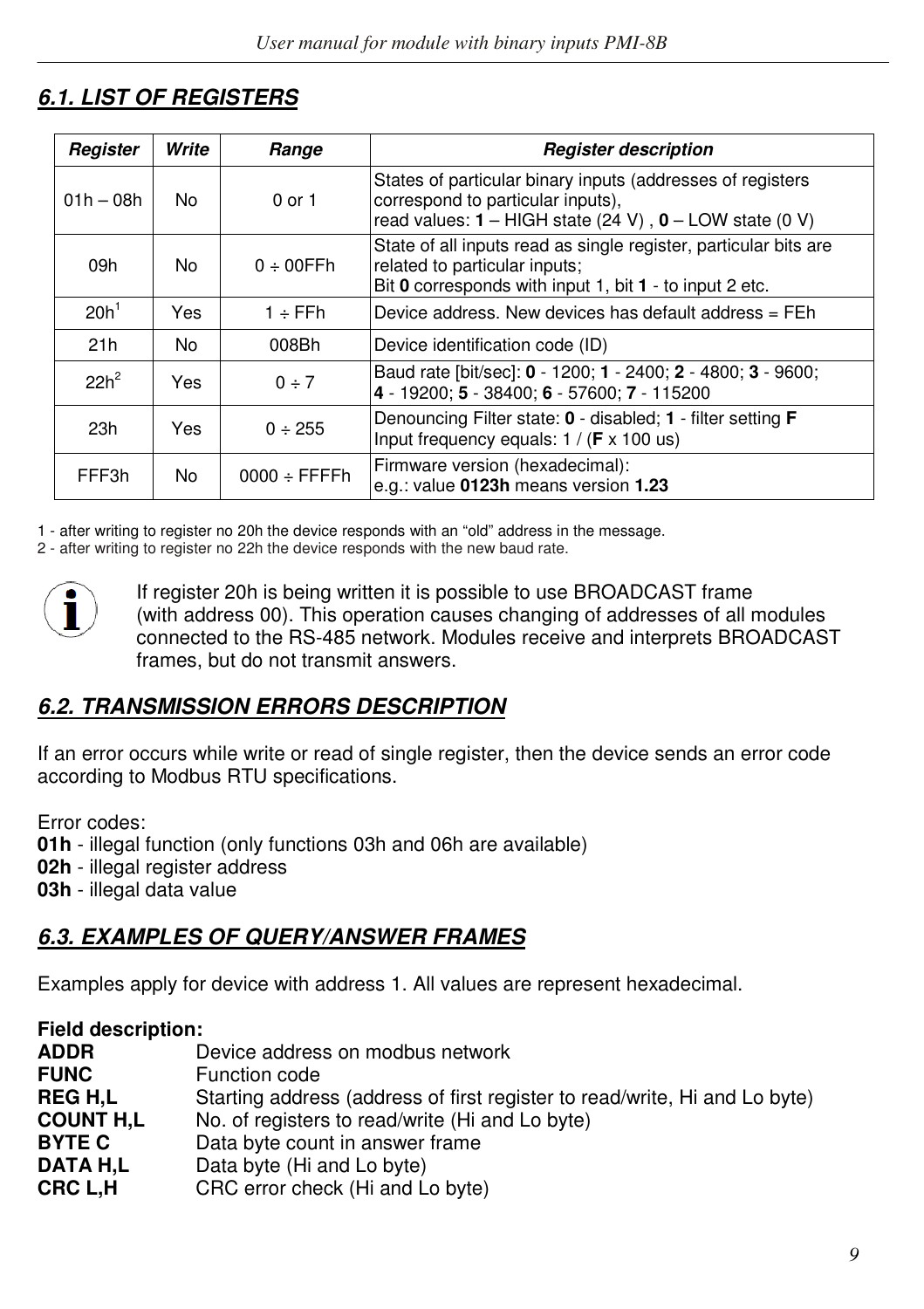## **1. Read of device ID code**

|    | ADDR FUNC | REG H,L |    | COUNT H,L |  | CRC L.H |    |
|----|-----------|---------|----|-----------|--|---------|----|
| 01 | 03        | 00      | 21 | 00        |  | D4      | 00 |

The answer:

| <b>ADDR</b> | <b>FUNC</b> | <b>BYTE C</b> | DATA H.L |    | CRC L.H |    |  |
|-------------|-------------|---------------|----------|----|---------|----|--|
| 01          | 03          | 02            | 00       | 8B | F8      | 23 |  |

DATA - identification code (008Bh)

## **2. Change of the device address from 1 to 2 (write to reg. 20h)**

|    | ADDR FUNC |    | REG H.L<br>DATA H.L<br>CRC L.H |    |    |    |    |
|----|-----------|----|--------------------------------|----|----|----|----|
| 01 | 06        | 00 | 20                             | 00 | 02 | 09 | С1 |

DATA H - 0

DATA L - new device address (2)

The answer (the same as the message):

|    | ADDR   FUNC | REG H.L |    | DATA H.L |    | CRC L.H |    |
|----|-------------|---------|----|----------|----|---------|----|
| 01 | 06          | 00      | 20 | 00       | 02 | 09      | C1 |

## **3. Reading of input 5 current state**

| <b>ADDR</b> | <b>FUNC</b> | REG H.L |    | COUNT H,L |  | CRC L.H |    |
|-------------|-------------|---------|----|-----------|--|---------|----|
| 00          | 03          | 00      | 05 | 00        |  | 94      | 0B |

Answer:

| ADDR | <b>FUNC</b> | BYTE C |    | DATA H.L | CRC L.H |    |  |
|------|-------------|--------|----|----------|---------|----|--|
| 01   | 03          | 02     | 00 |          | 79      | 84 |  |

DATA H,  $L$  – input state (1 – it means that high state is delivered to input 5)



#### **There is no full implementation of the Modbus Protocol in the device. The functions presented above are available only.**